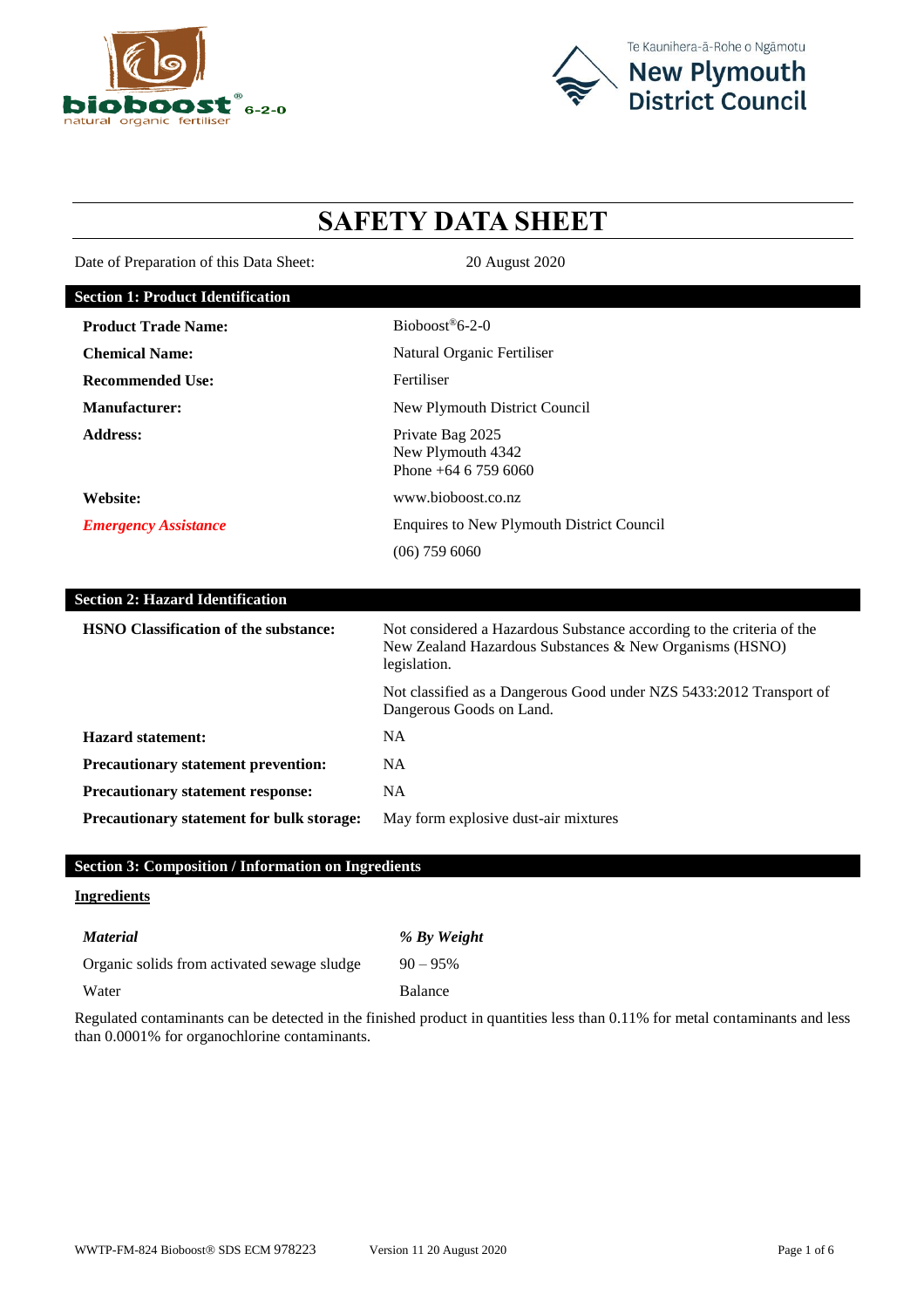



# **Section 4: First Aid Emergency Care**

| <b>Eve Contact:</b>  | Flush eyes with clean water continuously for at least 15 minutes.                                                                                                              |  |
|----------------------|--------------------------------------------------------------------------------------------------------------------------------------------------------------------------------|--|
|                      | Remove contact lenses and lift eyelids while flushing.                                                                                                                         |  |
|                      | Obtain medical attention if pain or redness persists after flushing is completed.                                                                                              |  |
| <b>Skin Contact:</b> | Wash skin thoroughly with soap and water.                                                                                                                                      |  |
| <b>Inhalation:</b>   | If breathing difficulty should occur, remove from the area to fresh air and obtain<br>medical attention if symptoms of illness appear or if breathing difficulty<br>continues. |  |
| Ingestion:           | Not an expected route of exposure. If ingestion occurs consult with a physician.                                                                                               |  |

| <b>Section 5: Fire and Explosion Data</b> |                                                                                                                                                 |
|-------------------------------------------|-------------------------------------------------------------------------------------------------------------------------------------------------|
| <b>Explosion:</b>                         | Dust dispersed in air in sufficient concentrations may create an explosion risk in<br>the presence of ignition sources.                         |
| <b>Extinguishing Media:</b>               | Water, dry chemical, foam.                                                                                                                      |
| <b>Special Fire Fighting Procedures:</b>  | No special procedures.                                                                                                                          |
| <b>Protective equipment:</b>              | Full protective gear including self-contained breathing apparatus in positive<br>pressure mode should be worn as in any firefighting situation. |
| <b>HAZCHEM</b> code:                      | NA                                                                                                                                              |

| <b>Section 6: Spill or Leak Procedures</b> |                                                                                                                                                                                                                                                                     |
|--------------------------------------------|---------------------------------------------------------------------------------------------------------------------------------------------------------------------------------------------------------------------------------------------------------------------|
| <b>Spill Clean Up:</b>                     | Contain and clean up all quantities. Do not wash down into stormwater drains.                                                                                                                                                                                       |
| <b>Large Bulk Quantities:</b>              | Remove or eliminate all sources of ignition. Material should be picked up in a<br>manner that minimises dispersion of dust into the air. Non-sparking equipment and<br>tools should be used. Clean up personnel should wear respiratory protection against<br>dust. |
| <b>Waste Disposal:</b>                     | Material should be recovered and saved for use whenever possible. If not able to<br>recover for use, product should be disposed to landfill.                                                                                                                        |

| <b>Section 7: Storage and Handling</b> |                                                                                                                                              |
|----------------------------------------|----------------------------------------------------------------------------------------------------------------------------------------------|
| <b>Handling:</b>                       | Use according to label instructions. Avoid generating dusts.                                                                                 |
|                                        | Approved handler training not required.                                                                                                      |
| <b>Record keeping:</b>                 | Tracking not required                                                                                                                        |
| Storage:                               | Product should be stored in a dry condition. Consult local fire codes or insurance carrier<br>for information on storage of bulk quantities. |
| <b>Other information:</b>              | Keep out of reach of children and pets.                                                                                                      |
|                                        | Avoid unintended release into the environment.                                                                                               |
|                                        | Wash hands thoroughly after use.                                                                                                             |

| <b>Section 8: Exposure Control / Personal Protective Equipment</b> |                                 |             |                           |                     |                     |
|--------------------------------------------------------------------|---------------------------------|-------------|---------------------------|---------------------|---------------------|
| <b>Exposure limits:</b>                                            | <b>Material</b>                 | % By Weight | <i>Exposure</i><br>Limits | <b>PEL</b>          | <b>TLV</b>          |
|                                                                    | Organic solids                  | $90 - 95\%$ | <b>Total Dust</b>         | 15mg/m <sup>3</sup> | 10mg/m <sup>3</sup> |
|                                                                    | from activated<br>sewage sludge |             | Respirable<br>Fraction    | 5mg/m <sup>3</sup>  |                     |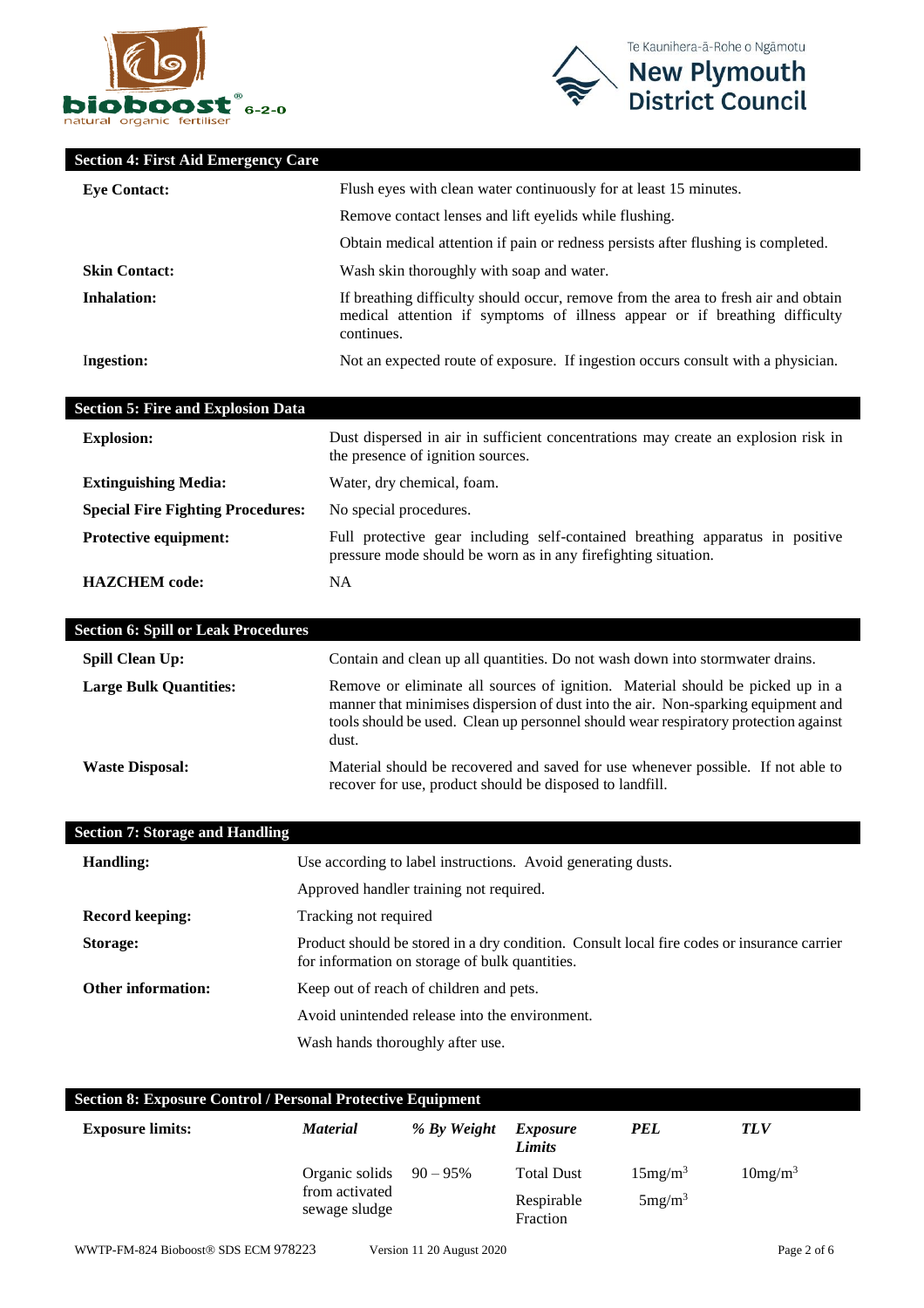



| <b>Engineering Controls:</b>   | Efforts must be made to maintain dust levels below the exposure limits.                                                                                                                                                                                                                         |
|--------------------------------|-------------------------------------------------------------------------------------------------------------------------------------------------------------------------------------------------------------------------------------------------------------------------------------------------|
| <b>Bagged Quantities:</b>      | General ventilation should be sufficient.                                                                                                                                                                                                                                                       |
| <b>Bulk Quantities:</b>        | Additional ventilation may be required. Air monitoring should be performed during<br>typical work practices to determine average exposure levels. When these exceed the<br>permissible limits, additional engineering controls should be implemented and<br>respiratory protection is required. |
| <b>Work Practice Controls:</b> | Good house keeping procedures should be maintained to minimise dust accumulation on<br>indoor surfaces. Good personal hygiene practices should be followed.                                                                                                                                     |
|                                | Workers should be advised to empty containers in a manner which minimises their<br>exposure, e.g. do not vigorously shake the bag as it is being emptied.                                                                                                                                       |
|                                | When emptying packages or containers outdoors, common sense should be used to empty<br>the containers where wind conditions will not increase exposure.                                                                                                                                         |
| <b>Respiratory Protection:</b> | Approved respirator equipped with a HEPA dust filter should be used whenever dust<br>levels cause symptoms of irritation or sensitivity.                                                                                                                                                        |
|                                | Whenever respiratory protection is worn, a complete respiratory protection programme<br>should be implemented.                                                                                                                                                                                  |
| <b>Eye Protection:</b>         | Safety glasses should be used to prevent dust exposure. Tight fitting goggles may be<br>needed to ensure greater protection. Individuals with contact lenses may need to wear<br>goggles to prevent dust irritation.                                                                            |
| <b>Skin Protection:</b>        | Special equipment is not required. Clean body-covering clothing should be worn.                                                                                                                                                                                                                 |
| <b>Hygiene Precautions:</b>    | Remove protective clothing and wash hands and face after working with substance.                                                                                                                                                                                                                |

# **Section 9: Physical and Chemical Data**

| Appearance:                                            | Black, granular solid           |
|--------------------------------------------------------|---------------------------------|
| Odour:                                                 | Earthy                          |
| <b>Odour threshold</b>                                 | Not available                   |
| pH                                                     | Not available                   |
| <b>Melting point</b>                                   | Not available                   |
| Initial boiling point and boiling range                | Not available                   |
| <b>Flash Point</b>                                     | Not available                   |
| <b>Evaporation rate</b>                                | Not available                   |
| <b>Flammability</b> (solid/gas)                        | Not available                   |
| <b>Upper/lower flammability or explosive</b><br>limits | Not available                   |
| <b>Vapour Pressure</b>                                 | Not available                   |
| <b>Vapour Density</b>                                  | Not available                   |
| <b>Relative Density / Specific Gravity</b>             | Bulk Density $0.65 - 0.80$ g/cc |
| Solubility:                                            | Insoluble                       |
| Partition coefficient (n-octanol/water)                | Not available                   |
| <b>Auto ignition temperature</b>                       | Not available                   |
| <b>Decomposition temperature</b>                       | Not available                   |
| <b>Viscosity</b>                                       | Not available                   |
|                                                        |                                 |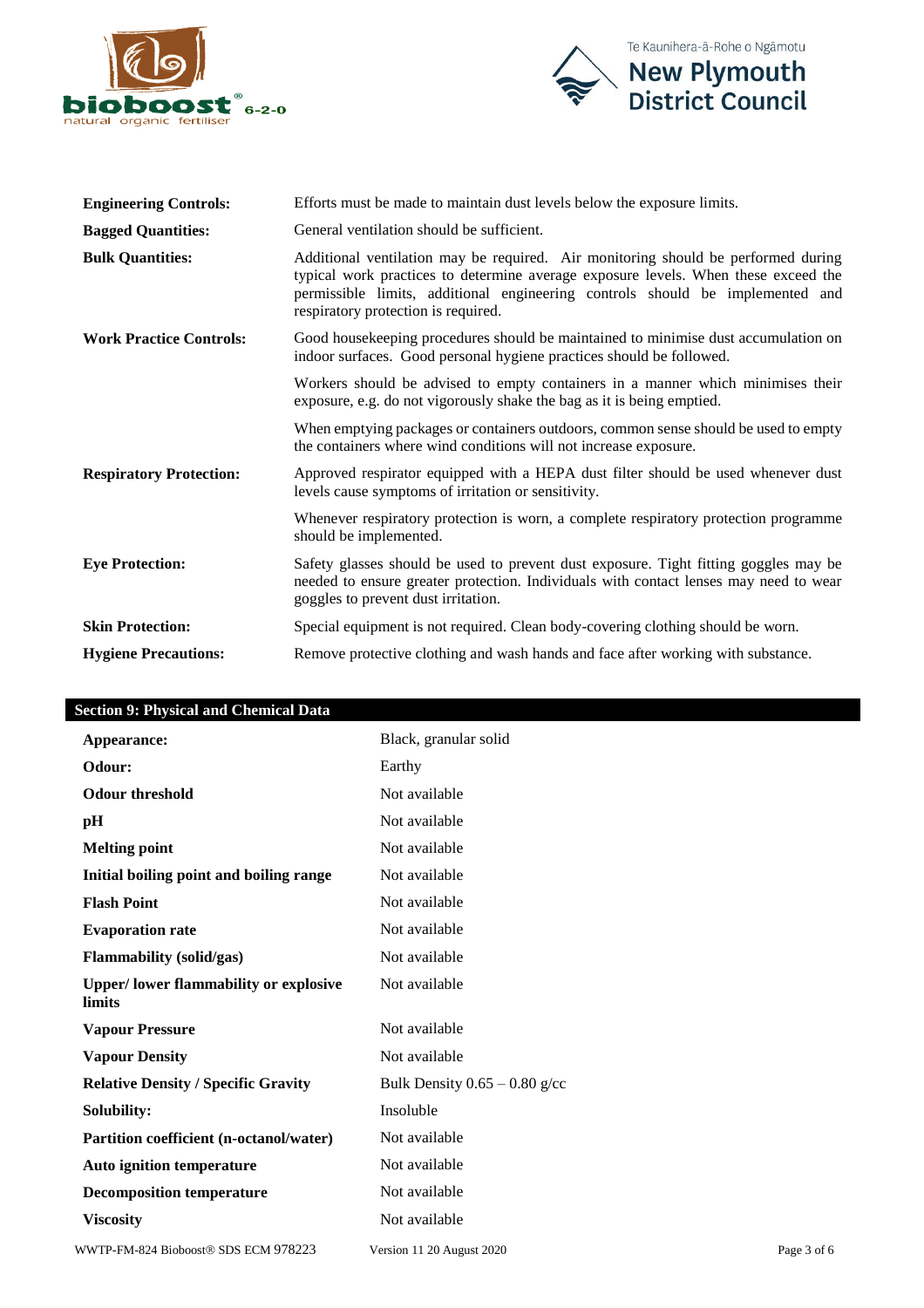

**% Volatile:** Negligible



| <b>Section 10: Stability and Reactivity</b>        |                                                                                                                                       |  |
|----------------------------------------------------|---------------------------------------------------------------------------------------------------------------------------------------|--|
| <b>Stability:</b>                                  | Stable under ordinary conditions of use and storage.                                                                                  |  |
| Incompatibilities:                                 | Strong oxidising agents.                                                                                                              |  |
| <b>Conditions to Avoid:</b>                        | Heat, sparks, open flames.                                                                                                            |  |
| <b>Hazardous Decomposition</b><br><b>Products:</b> | In the event of a fire, will produce carbon monoxide, carbon dioxide, oxides of nitrogen<br>and other products of organic combustion. |  |
| <b>Hazardous Polymerisation:</b>                   | Will not occur.                                                                                                                       |  |

#### **Section 11: Toxicological information**

| <b>Acute toxicity</b>                       | NA                                                                                                                                                                 |
|---------------------------------------------|--------------------------------------------------------------------------------------------------------------------------------------------------------------------|
| <b>Aspiration hazard</b>                    | NA.                                                                                                                                                                |
| <b>Respiratory irritation</b>               | May cause nasal and throat irritation                                                                                                                              |
| <b>Skin corrosion/</b> irritation           | May cause skin irritation. Skin absorption is not likely.                                                                                                          |
| Serious eye damage/<br>irritation           | May cause irritation                                                                                                                                               |
| <b>Respiratory or skin</b><br>sensitization | Individuals with respiratory ailments, such as asthma, may be particularly sensitive to<br>dust exposure. Product may contain sensitises in quantities below 1.0%. |
| <b>Germ cell mutagenicity</b>               | NA.                                                                                                                                                                |
| Carcinogenicity                             | This product may contain substances considered to be carcinogens in trace quantities.                                                                              |
| <b>Reproductive toxicity</b>                | NA.                                                                                                                                                                |
| <b>Specific organ toxicity</b>              | <b>NA</b>                                                                                                                                                          |
| <b>Narcotic effects</b>                     | NA.                                                                                                                                                                |
| <b>Ingestion effects</b>                    | Not an expected route of exposure during customary and reasonably foreseeable use.                                                                                 |
| <b>Chronic effects</b>                      | <b>NA</b>                                                                                                                                                          |

#### **Section 12: Environmental/Ecological Information**

| <b>Ecotoxicity:</b>           | Avoid release into streams and waterways since the nutrient content of this product will<br>increase growth rates of affected plant populations. |
|-------------------------------|--------------------------------------------------------------------------------------------------------------------------------------------------|
| Persistence and degradability | Not available                                                                                                                                    |
| <b>Bioaccumulation</b>        | Not available                                                                                                                                    |
| <b>Mobility in soil</b>       | Not available                                                                                                                                    |
| Other adverse effects         | Not available                                                                                                                                    |

This product is comprised of treated, processed and stabilised biosolids and, as such, its composition meets the 2003 Guidelines for the Safe Application of Biosolids to Land in New Zealand limits for Grade Ab biosolids for all contaminants.

This fertiliser should be applied in line with the Guidelines for the Safe Application of Biosolids to Land in New Zealand (2003). When used at the correct agronomic nitrogen rates, up to a limit of 200kg total nitrogen per hectare per year, assessments have shown this to be an effective means of limiting contaminant application for good quality products and safeguarding the soil. This equates to a maximum Bioboost®6-2-0 application rate of 3.33 tonnes/hectare/year  $(33\text{kg}/100\text{m}^2/\text{year})$  or  $330\text{g}/\text{m}^2/\text{year}$ ).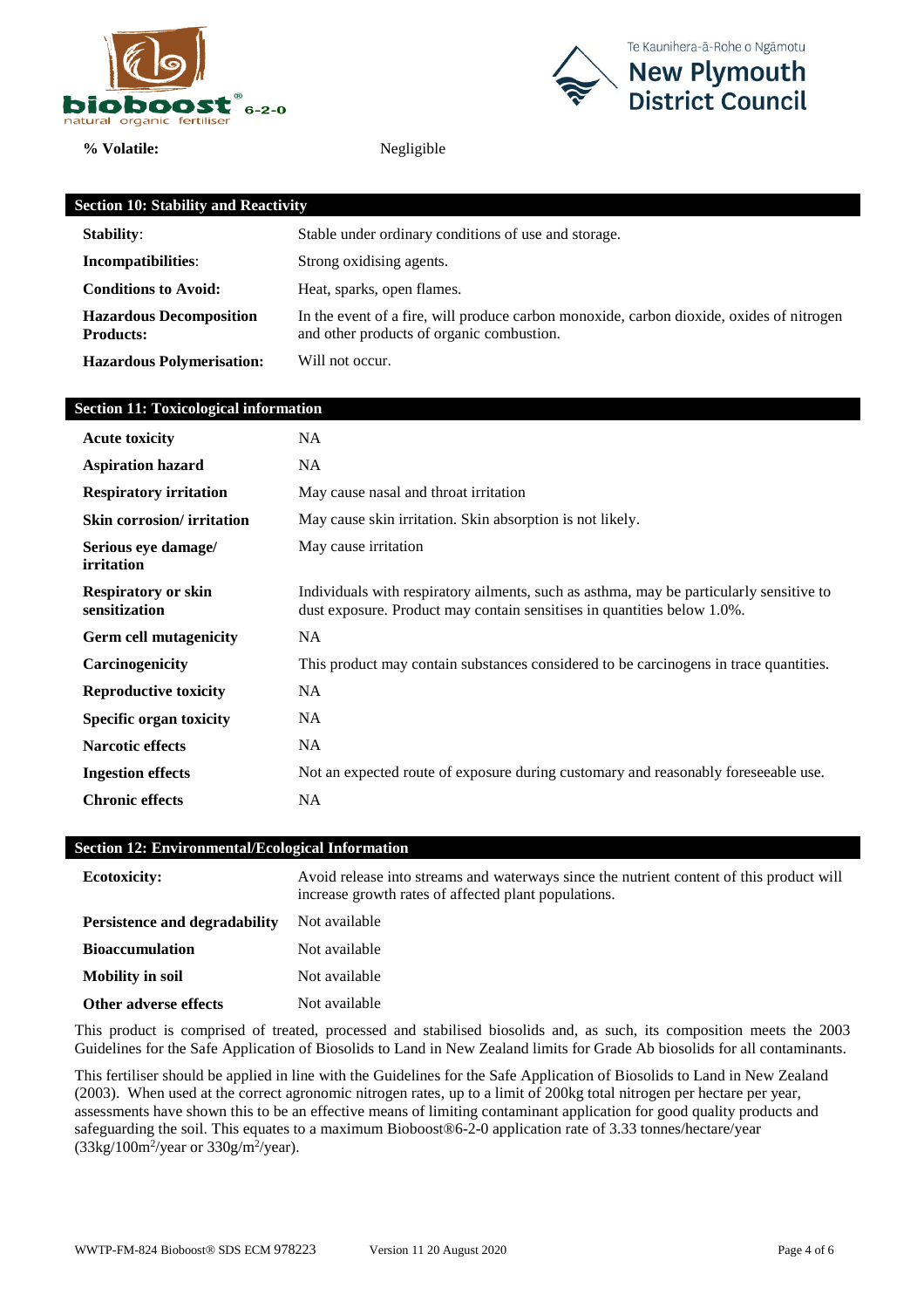



Reuse or recycle where possible. If practicable apply excess Bioboost®6-2-0 at recommended rates to appropriate land. Collect into sealable containers and dispose of in an approved landfill. Observe any local authority restrictions that may apply.